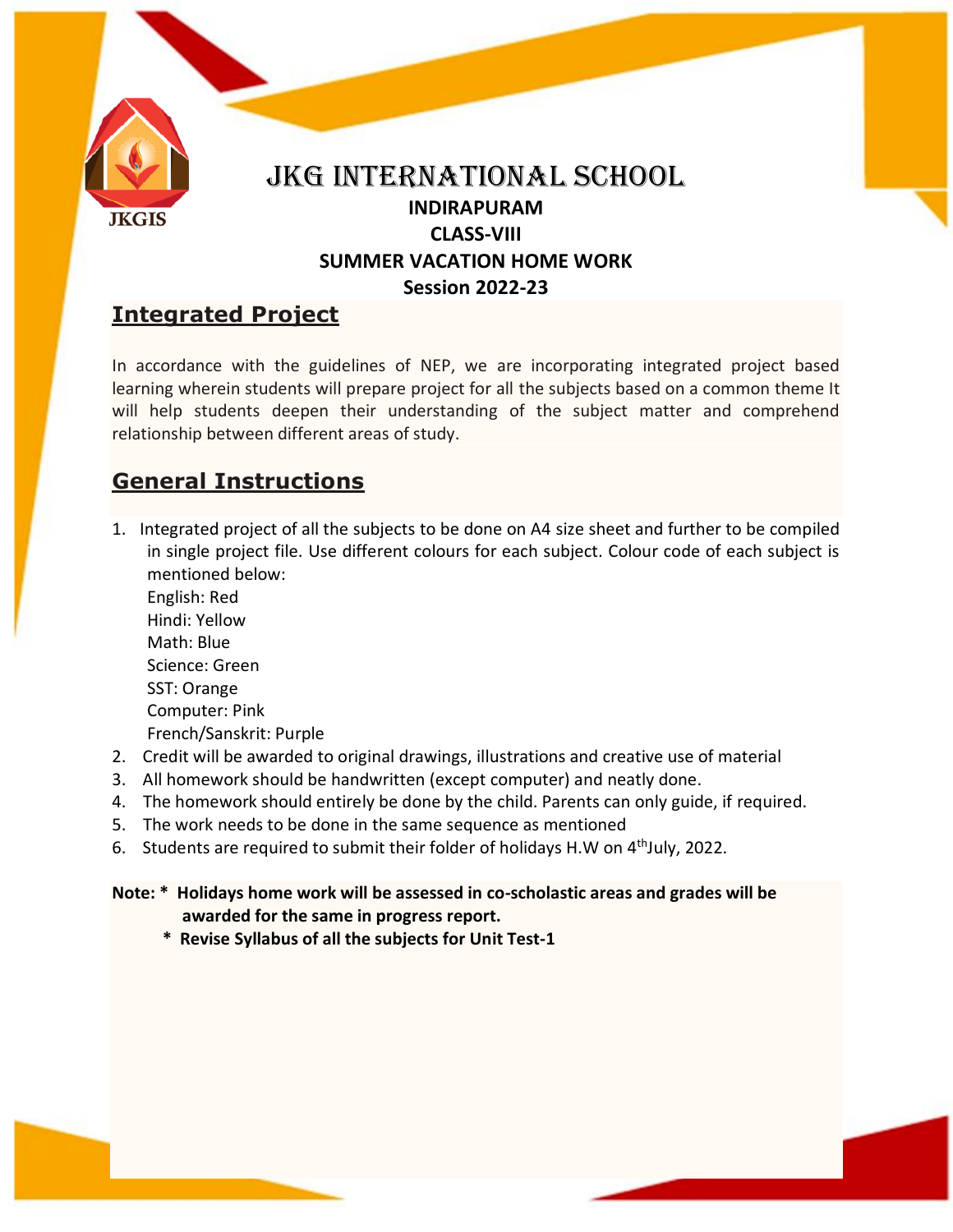

### **Theme: Think Green, Act Green- Sustainability is in our hands**

### **English**:

**"Twenty-five years ago, people could be excused for not knowing much or doing much about climate change. Today we have no excuse". -Desmond Tutu** 

Science has already given us facts and solutions towards climate crisis. All we have to do is wake up and change. Keeping these ideas in mind create a collage of news headlines.

"Keep the Oceans Blue, the planet Green and the animals safe." On the basis of the given quote write a poem on the importance of sustainable development and reducing the ill effects of climate change.

#### **Hindi**:

- वृक्षों से मिलने वाली वस्तुओं की उपयोगिता बताते हुए एक सुंदर विज्ञापन तैयार कीजिए।
- जलवायु प्रदुषण को रोकने के लिए अनेक स्वयं सेवी संस्था और स्वयं सेवक कार्यरत रहे है जिन्हें समय-समय पर सरकार दवारा सम्मानित किया जाता है। इससे हमें जलवायु प्रदूषण के क्षेत्र में कार्य करने की प्रेरणा मिलती है। ऐसी ही किसी स्वयं सेवी संस्था या स्वयंसेवक के विषय में बताते हुए अपने मित्र को पत्र लिखिए।

#### **Math**:

- Search about the five-endangered species of birds found in India and record the change in the number of these endangered species during past 5 to 10 years.
- Represent the current and previous year's data in the form of double bar graph.
- Write 5 ways how Math can contribute in saving the world.
- Do Worksheets of Ch -1,2 and 3 from worksheet folder in Math Register.

#### **Science**:

- What is the meaning of 5R's ? How can you apply 5R's of waste management in your daily life?
	- Let's connect to a cause!

UN sustainable development goals work not only for the climate and human beings, animals are equally important in their goals. To support the sustainable development goal number 15, "Life on Land", many people all over the world have dedicated their life with an aim to save the world. One such famous personality is Dr. Jane Goodall, the world- renowned scientist and environmentalist. Watch her video with this URL: https://youtu.be/sqimoNf9X1w

You too can be part of this project and give your voice to the world to care about our planet and take action to make the world a better place for people, animals, and the environment. Observe the works done by Jane Goodall and pick one of her contribution for chimpanzee and present your work in a file.